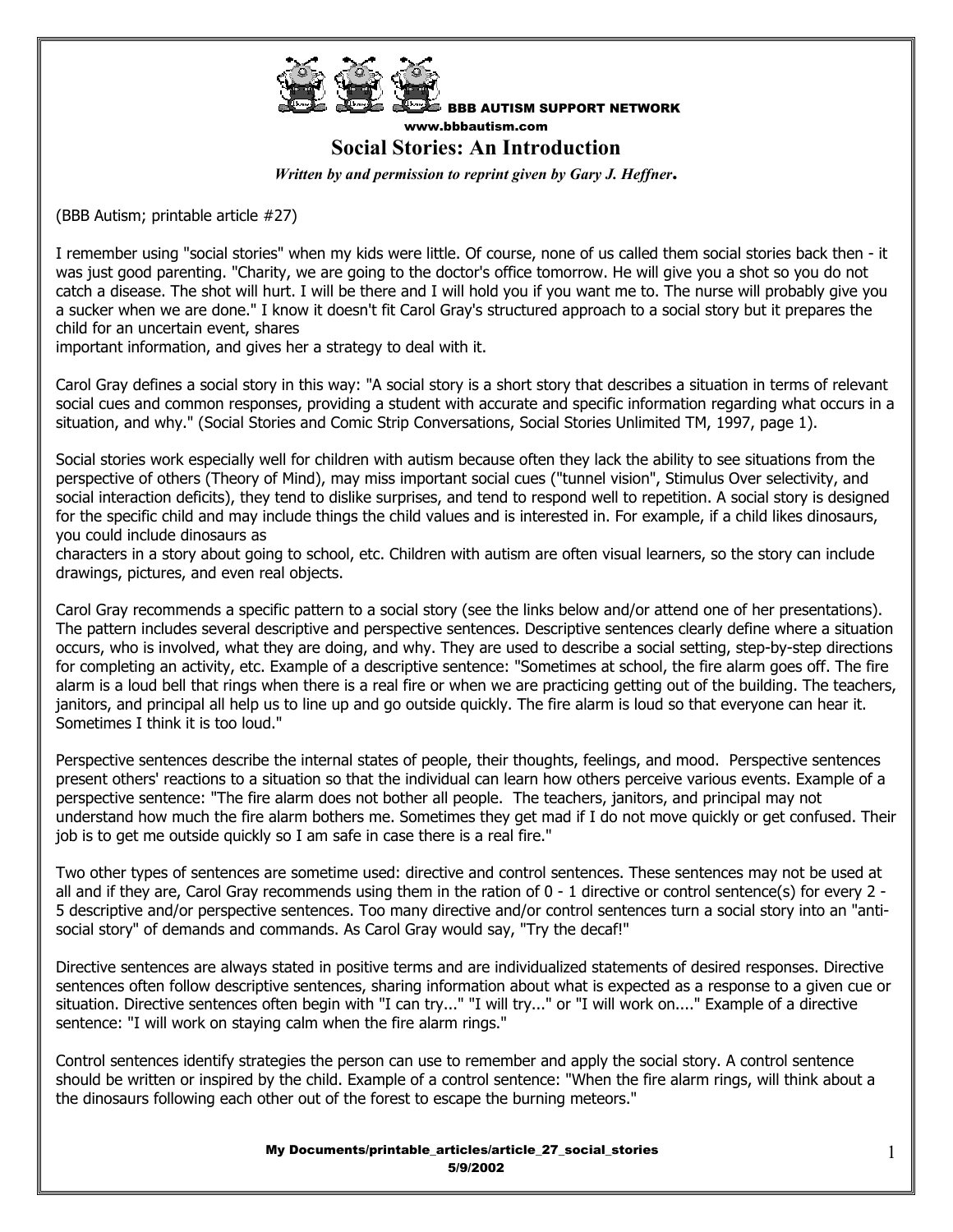

BBB AUTISM SUPPORT NETWORK www.bbbautism.com

When the story is put together, you may include pictures that mean something to the child and will help them remember the story. The story can be used as a bedtime story, a story for story time, etc. It may be read daily by the child or read to the child at various times during the week. Carol Gray reports fantastic results with her stories.

Social stories are not just for children. I have used a modified version of the stories to prepare an adult with autism and mental retardation for a visit to his physician (who planned a very invasive procedure). The result was absolutely perfect and the man was a perfect gentleman with his physician. To learn more about social stories, visit the following web sites:

## **Internet References on Social Stories**

Social Stories by Meredyth Goldberg Edelson, PhD - Center for the Study of Autism summary on Social Stories. Provides a good summary of the structure of a social story, a link to The Morning News, and Carol Gray's address. http://www.autism.org/stories.html

The New Social Story Book by Carol Gray - Order Carol Gray's newest book from Future Horizons. http://www.futurehorizonsautism.com/detail.asp?PRODUCT\_ID=The+New+Social+Story+Book+%2D+Illustrated+Edition&SRCH\_ID=&SRCH\_DESC RIPTION=Social+Stories&SRCH\_MANUFACTURER=ALL&SRCH\_SUBJECT=ALL&SRCH\_CATEGORY=ALL&PageNo=1&RowC ount=6

Social Stories and Comic Strip Conversations - From the Online Asperger Syndrome Information and Support (O.A.S.I.S.) web site. Includes links to Carol Gray videos, books, and newsletter. http://www.udel.edu/bkirby/asperger/socialcarolgray.html

Newsletter #2 - Powerful, Effective Social Stories - An article by Lee Irwin, PhD. Includes helpful information on how to write simple, effective social stories. http://www2.ari.net/leeirwin/news02.html

Social Stories . . . What They Are and How They Can Help - An article by Reva Schafer, MEd. Provides a good definition and description of social stories, when to use them, and some neat examples. http://home.ican.net/~cha/strategies/socstor.htm

Personalized Stories - From Unspoken Communications. The author will write a personalized story for your child, include language your child understands, pictures you supply, and prepare it in laminated book form for you and your child. Includes some sample pages. The author plans to charge \$20 a day for her work on your book - not sure what that would amount to nor do I have any references or experience with this author. Worth a look for ideas, if nothing else. http://unspoken.penguinpowered.com/autism/books.php

What Are Social Stories? - A brief description of social stories, some good links to social skills information, and a list of social storybooks. Some of the social story links do not work. http://www.zoomnet.net/~tdotson/socialstories.html

Examples of Social Stories - Three short social stories. http://ourworld.compuserve.com/homepages/mdenoncourt/examples.htm

Sumlin Stories - Richard Saffran provides an excellent list of many social sentences or "Sumlin stories" (not technically Social Stories - but close) on a variety of topics. Includes some good notes on applied behavior Analysis (ABA) strategies. http://rsaffran.tripod.com/social.html